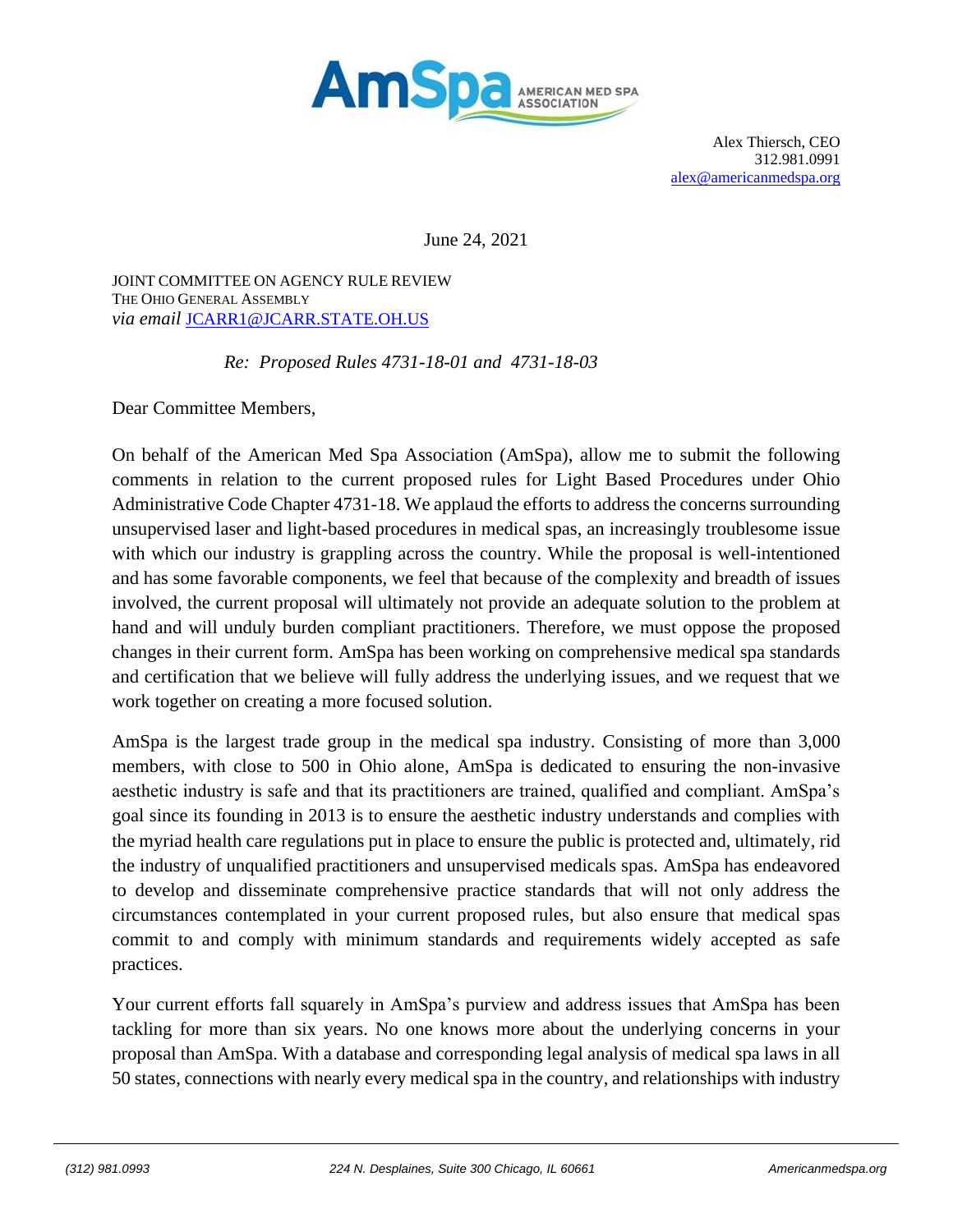executives and key opinion leaders throughout aesthetics, we are well positioned to assist you in leading the country in keeping this fast-growing, exciting industry safe for the public.

### **The Underlying Issue**

Before we address the specific proposals, it is important to understand the underlying problem that this industry faces. The fact is that the overwhelming number of medical spas and aesthetic clinics offer services with very few incidents, side effects or bad outcomes. This is an overwhelmingly safe industry that offers incredibly popular and manifestly safe procedures. But as the industry has grown and become lucrative, we have seen a number of unsupervised medical aesthetic centers, often run by entrepreneurs as opposed to physicians, enter the industry. Often, these businesses try to follow the rules but find it difficult to find the relevant regulations to follow. And because many of the procedures offered in aesthetics are "non-invasive" and require little downtime, some of these businesses operate with limited medical oversight, if any at all. We refer to these businesses as "rogue medical spas," and they are, unfortunately, the root of most of the problems this industry faces.

In your proposed rules, you accurately identify that laser treatments are often the primary culprit in terms of injury. Many of the problems occur because businesses do not treat laser and energybased treatments as medical treatments. Instead, because they are easy to operate and, if performed properly, have little risk of complication, they are treated like spa services and offered without medical supervision. This is often done out of ignorance, not malice, but regardless, it is 100% the wrong approach. These are medical facilities offering medical treatment using medical devices. Accordingly, laser, light and energy-based treatments must be treated as medical procedures.

The real problem here is that rogue medical spas don't treat their services as medical treatments, but rather as a commodity to be sold in order to make a profit. These businesses therefore do not have proper delegation and supervision protocols in place. But the solution here is much more simple than many in this industry assume: We need to explicitly define, through legislation or rulemaking, that these treatments are medical in nature and must be overseen by physicians, not laypeople. Once physicians (or formally delegated mid-levels such as nurse practitioners or physician assistants) take over responsibility for these treatments, they assume responsibility for ensuring they are performed safely by trained and qualified practitioners. This is the same standard as any medical treatment—while treatments may be delegated, it is the duty of the physician to ensure all treatments meet the applicable standard of care.

### **Comments on Proposed Rules**

The proposed rules seek to provide training and supervision requirements for laser and light-based medical procedures. This is a laudable goal overall and one that we support. As written, though, the current proposal will likely not prevent the activity it seeks to stop, and will unduly burden many trained physicians and licensed professionals who are currently operating in a safe and compliant manner.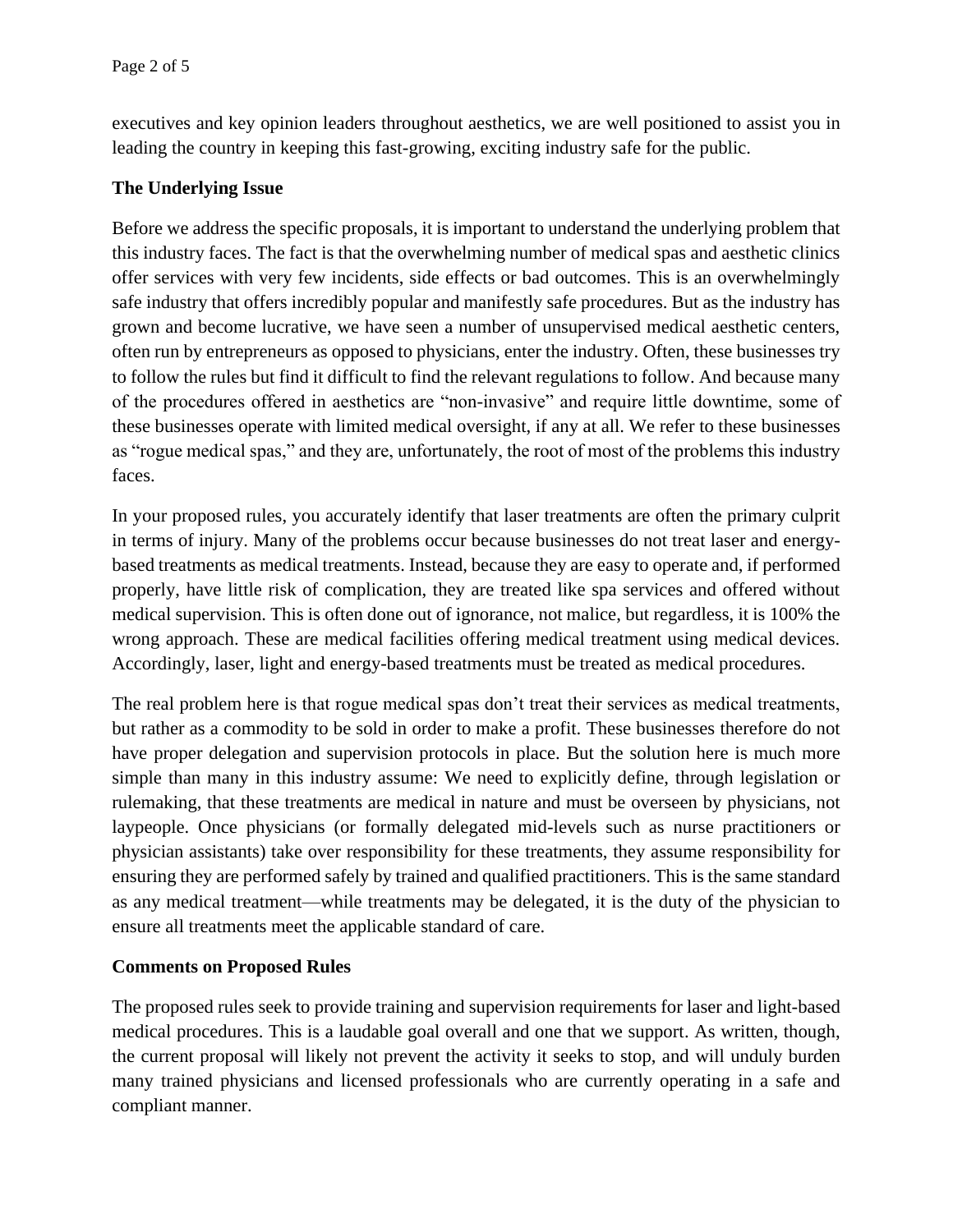# *Definitions*

The definitions used for many of the specific light-based procedures are too specific and leave out many common laser and light based treatments. Additionally, the specific definitions will have the effect of preventing the development and innovation of new laser or light-based treatments by Ohio physicians. As an example, section 4731-18-01 (B) defines phototherapy as one of two specific treatments, but it does not allow for the common red and blue LED light treatments often used to treat acne or reduce redness. Additionally, section 4731-18-01 (C) defines "ablative" as excising below the dermo-epidermal junction, and section (D) defines "non-ablative" as not excising below the epidermal surface of the skin. This leaves an undefined gap in the definitions for an intra-epidermal ablative procedure, which may excise a portion of the epidermis but is not expected to excise to the dermo-epidermal junction.

Further 4731-18-01 (I) "*Off-site Supervision*" includes a reference to a "cosmetic therapist" which is not a currently issued license in Ohio. This definition should be updated to either remove the specific reference or to make it generally applicable to situtations where the physician's physical prescense is not required when delegating services under these sections.

## *Supervision and Delegation*

The supervision and delegation requirements found in 4731-18-03 are unduly restrictive and do not follow practices common in the majority of states. An appropriate patient examination is critical to ensuring the high standards necessary to the practice of medicine. However, requiring that the physician personally perform this examination greatly underutilizes Ohio's highly trained and skilled advanced practitioners, such as physician assistants (PAs) and nurse practitioners (NPs). In most states, these advanced licensees are permitted to perform patient examinations and prescribe treatments when working in a supervisory or collaborative relationship with a physician. If the medical board were to adopt a rule allowing these types of delegations, it would free the physician to focus on more complex and taxing cases and permit the advanced licensees the ability to practice to the level of their training, education and skill, as their counterparts in other states are able to.

Similarly, the requirement for physicians to be on site to supervise is unduly restrictive to their practice and excessive in light of many of the more common low-risk laser and light procedures. For these types of procedures, it is common for the physician to provide supervision while being readily available to respond to complications, but not necessarily on the physical premises. Further, many states permit the physician to delegate the supervision of the procedure to appropriately trained PAs and NPs who are physically on site. The current proposed rule will unnecessarily use up the physician's time and reduce the total availability of medical care in Ohio.

Additionally section 4731-18-03 (C) appears to provide for substantially more leaway in the supervision of unlicensed persons performing laser hair removal than it does for licensed practical nurses (LPN) and registered nurses (RN). The physician is able to provide off site supervision the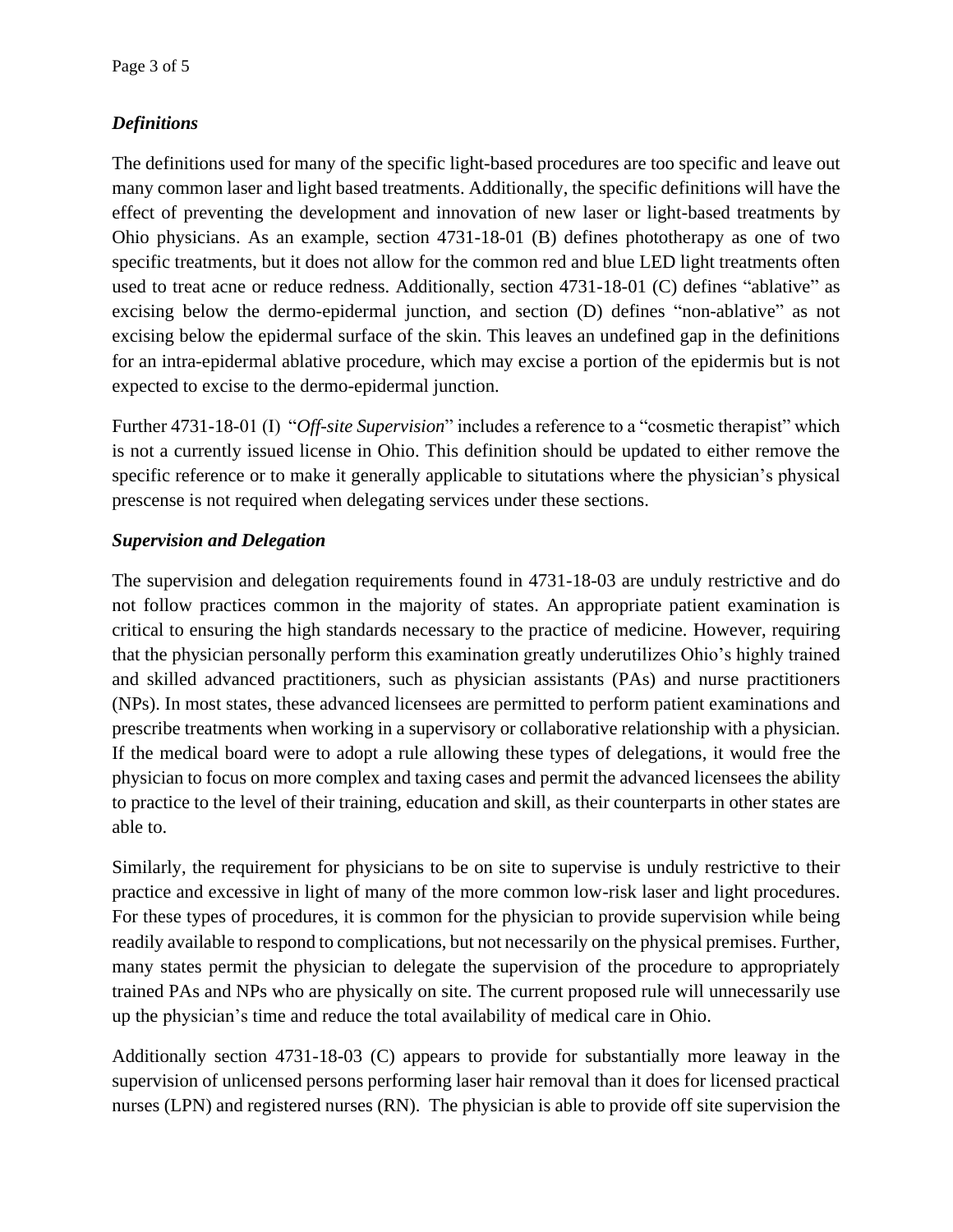the unlicensed persons but is required to be on site for RNs and LPNs when performing laser hair removal. Ideally, licensed healthcare professionals would be able to work under the same or better conditions as unlicensed persons.

### *Ablative and Non-Ablative Procedures*

4731-18-03 as filed in general excludes unlicensed medical assistants from receiving any type of delegation. In excluding trained medical assistants from performing any non-ablative light or energy-based procedures, you have identified a pressing issue that must be addressed, but unfortunately we don't believe the solution proposed targets the real problem facing the industry. The problem here is not that medical assistants or other unlicensed professionals are unable to safely administer these procedures, but rather that physicians and business owners allow these procedures without proper training, delegation and supervision procedures in place. In other words, the problems herein are not caused by treatments being performed by trained individuals under proper supervision—they are caused by treatments being performed without any supervision at all.

Indeed, nationally we have seen many of these procedures offered safely and effectively when provided by trained health professionals under the supervision of a physician trained in the procedures. Like all other medical procedures, physicians should be able to delegate these procedures to individuals who are skilled, trained and experienced in the procedure. But like other procedures, before this happens the physician must perform a sufficient exam, implement proper protocols and engage in appropriate supervision.

The solution here is to clearly state that all non-ablative laser, light and energy-based aesthetic procedures are *medical procedures*, and that the physician (or mid-level practitioner, as appropriate) must utilize the same standard of care as they would for any medical procedure. By disseminating and implementing this rule, we will place the onus on the physician to prevent these procedures from taking place in unsupervised settings by individuals not trained or qualified to perform them in the first place.

Furthermore, restricting ablative procedures only to physicians does not comport with the practice environment elsewhere in the country. In most states, physicians are permitted to exercise their professional judgment and may delegate these types of procedures to appropriately prepared PAs and NPs, provided there is onsite physician supervision.

With all dermatologic procedures, our recommendation is to adopt a tiered approach where procedures are grouped by risk and chance of complication or injury. Under this approach, only higher level and advanced licensees would be permitted to perform the riskiest procedures, and licensed practical nurses (LPNs) and unlicensed persons would only be permitted to perform the least risky.

### *Training and Education*